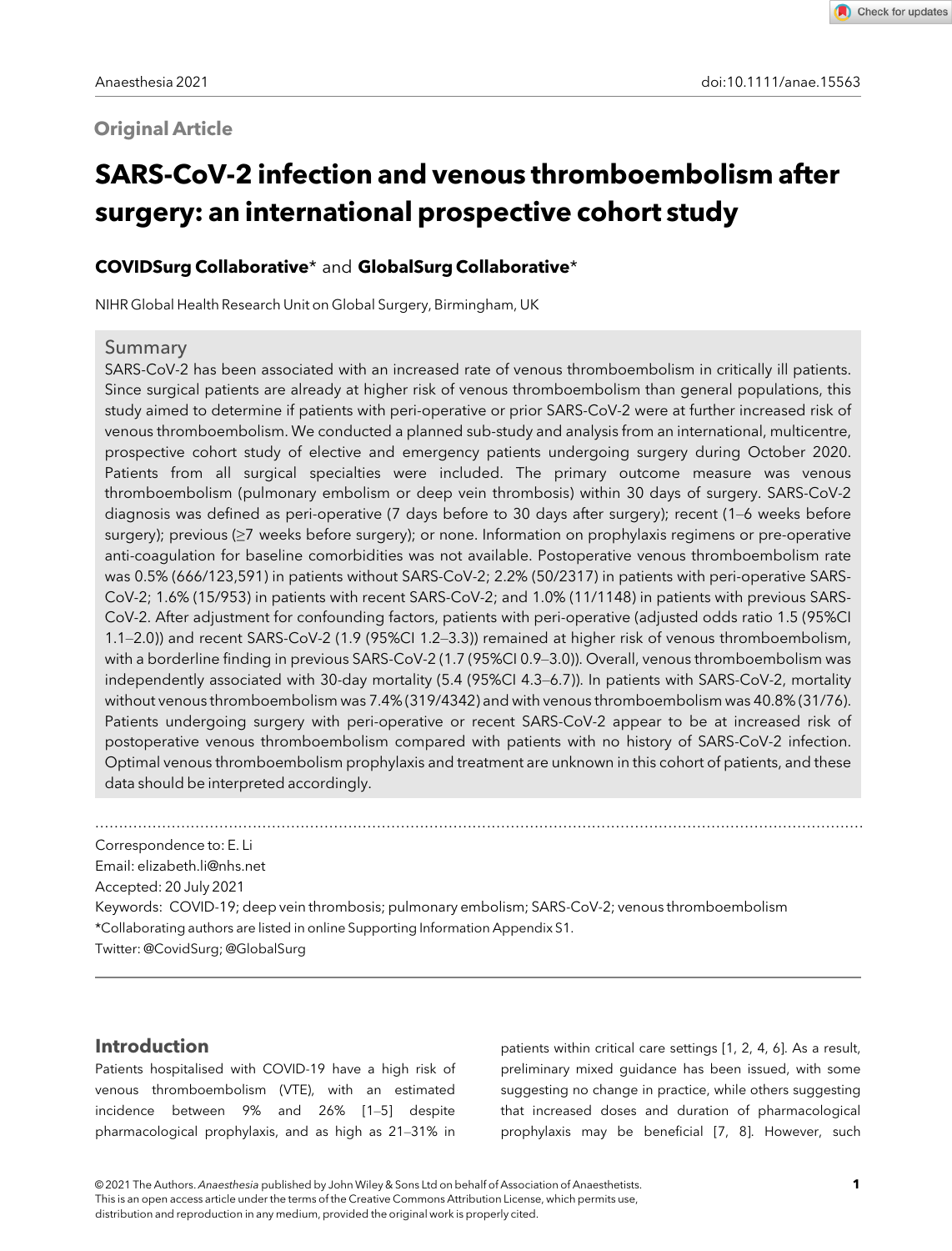regimens are associated with serious bleeding risks [9]. Determining the optimal VTE prophylactic regimen for patients with moderate and severe COVID-19 is an active area of research (e.g. REMAP-CAP, ACTIV-4a, ATTACC Investigators, pre-print, [https://doi.org/10.1101/2021.03.](https://doi.org/10.1101/2021.03.10.21252749) [10.21252749](https://doi.org/10.1101/2021.03.10.21252749)) [10].

The incidence of VTE in surgical patients infected with SARS-CoV-2 is not well known. Most patients undergoing surgery already have risk-factors for VTE, including immobility, surgical wounds and systematic inflammation. The addition of SARS-CoV-2 infection may further increase this risk, but the extent and impact are unknown, and large scale, prospective patient-level data are lacking. Surgical patients may also carry asymptomatic SARS-CoV-2 infections, and whether this contributes to excess risk is also unknown.

Robust evidence is needed to enable clinicians and policymakers to minimise VTE risk in patients with SARS-CoV-2 infection. Ideally, such evidence would stratify the risk of VTE against both the duration of time between infection and surgery and presence or absence of symptoms. This study aimed to determine the VTE rate in patients with SARS-CoV-2 infection, stratified by current or prior infection.

## Methods

This study was conducted according to guidelines set by the strengthening the reporting of observational studies in epidemiology (STROBE) statement for observational studies [11]. This was a planned sub-study and analysis from a prospective, international, multicentre cohort study of patients undergoing surgery during October 2020. Data were collected as part of this larger study in the same time frame. This prior study focused on overall 30-day mortality with specific reporting on pulmonary complications. The methods and findings of this study were published previously [12].

Hospitals providing surgery from any surgical specialty were eligible for participation. Study approvals for participating hospitals were secured in line with local and national regulations before entry into the study. Local investigators were required to confirm that all mandatory approvals were in place before data collection could begin. The study protocol was either registered as a clinical audit with institutional review or a research study obtaining ethical committee approval depending on local and national requirements. Informed patient consent was obtained if this was necessary to comply with local or national regulations. In the UK, this study was registered as a clinical audit in the central co-ordinating site and registered as either an audit or service evaluation at other recruiting

institutions. Therefore, consent was not mandated from individual patients. Data were collected online and stored on a secure server running the Research Electronic Data Capture (REDCap, Vanderbilt University, Nashville, TN, USA) web application [13], based at the University of Birmingham, UK. Hospitals registered their interest to participate based on one or more surgical specialties. Participating specialties then collected data on consecutive patients who underwent surgery within their department during one or more pre-selected weeks between 5 October and 1 November 2020, with a 30-day postoperative followup period. No changes were made to local patient care protocols during the course of this study. Only anonymised, routine clinical data were collected.

Adult patients, aged 18 y and over, undergoing elective or emergency surgery for any indication, from any specialty, were eligible. As VTE events are very rare in patients aged <18 y, these patients were not included from this current analysis. Surgery was defined as any procedure routinely performed in an operating theatre by a surgeon. A list of excluded procedures can be found in online Supporting Information Table S1.

Baseline patient characteristics included age, ASA physical status and smoking status. Age was collected as a categorical variable in deciles of years and categorised into three groups for analysis:  $18-49$  y;  $50-69$  y; and  $\geq 70$  y. The ASA physical status was dichotomised to 1–2 or 3–5. Patients were identified as smokers if they were current smokers or had smoked in the six weeks before surgery. Data collected on pre-existing medical conditions included respiratory comorbidities (asthma; chronic obstructive pulmonary disease); congestive cardiac failure; cerebrovascular disease; chronic kidney disease; and ischaemic heart disease. Indications for surgery were classified as: benign disease; cancer; obstetrics; or trauma. Operative variables included urgency of surgery (elective or emergency); type of anaesthesia (local/regional or general); and grade of surgery (minor or major). National income was based on the World Bank's classification for each participating country [14].

A positive SARS-CoV-2 diagnosis was based on a patient having one or more of the following: a positive reverse transcriptase-polymerase chain reaction (RT-PCR) nasopharyngeal swab; a positive rapid antigen test; chest computed tomography (CT) scan showing changes in keeping with locally implemented protocols that indicate SARS-CoV-2 infection; positive immunoglobulin G or immunoglobulin M antibody test; or clinical diagnosis of symptoms in keeping with COVID-19 in patients where no swab test or CT scan were available. Timing of diagnosis of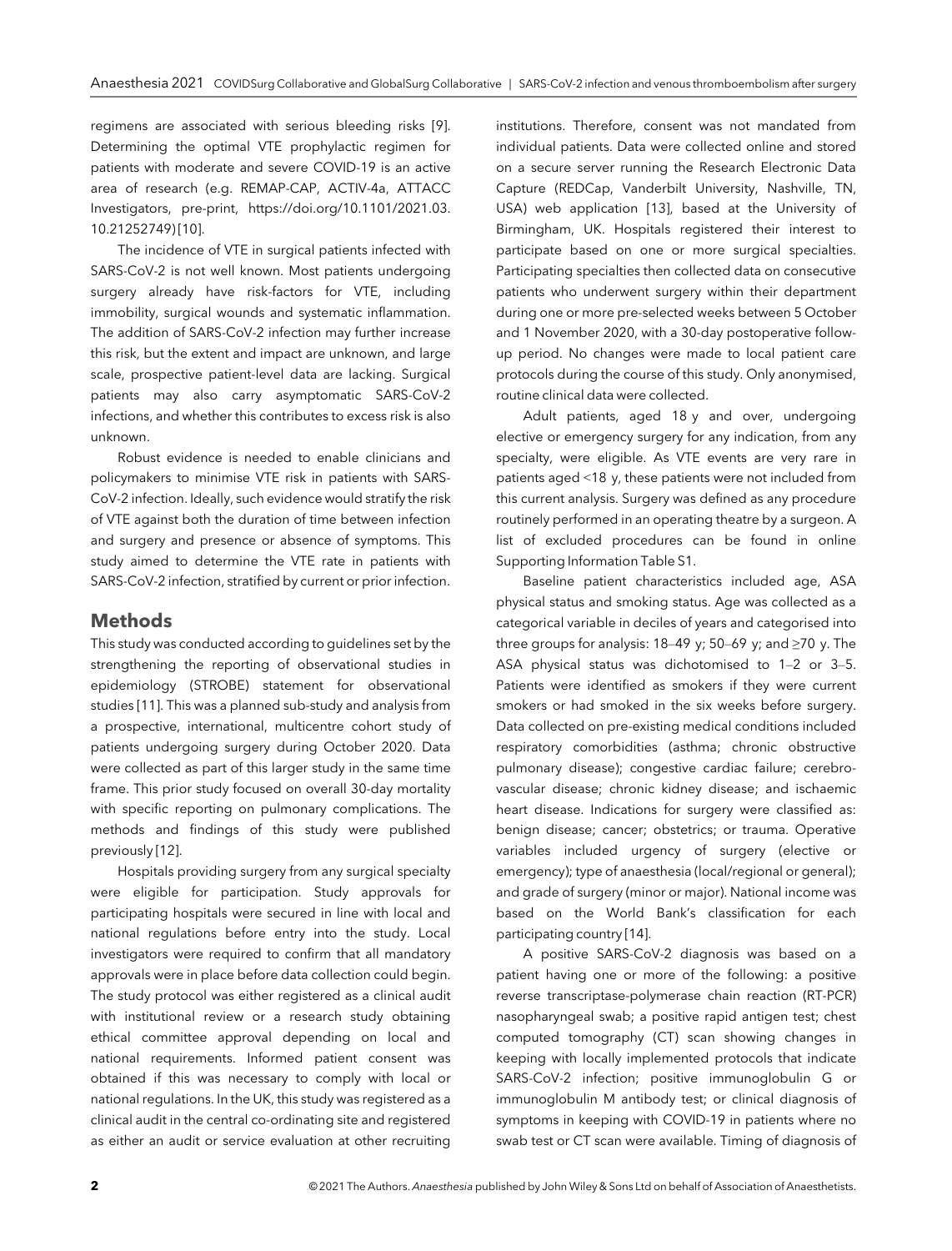|                           | <b>No SARS-CoV-2</b><br>$n = 123,595$ | <b>Peri-operative SARS-CoV-2</b><br>$n = 2317$ | <b>Recent SARS-CoV-2</b><br>$n = 953$ | <b>Previous SARS-CoV-2</b><br>$n = 1148$ | p value |  |
|---------------------------|---------------------------------------|------------------------------------------------|---------------------------------------|------------------------------------------|---------|--|
| Age; y                    |                                       |                                                |                                       |                                          |         |  |
| $18 - 49$                 | 55,651 (45.0%)                        | 968 (41.8%)                                    | 461 (48.4%)                           | 480 (41.8%)                              | < 0.001 |  |
| $50 - 69$                 | 41,633 (33.7%)                        | 696 (30.0%)                                    | 332 (34.8%)                           | 470 (40.9%)                              |         |  |
| $\geq 70$                 | 26,309 (21.3%)                        | 653 (28.2%)                                    | 160 (16.8%)                           | 198 (17.3%)                              |         |  |
| Missing                   | $\overline{2}$                        | 0                                              | $\mathbf 0$                           | $\mathsf{O}\xspace$                      |         |  |
| Sex                       |                                       |                                                |                                       |                                          |         |  |
| Female                    | 66,495 (53.8%)                        | 1228 (53.0%)                                   | 493 (51.7%)                           | 611 (53.2%)                              | 0.506   |  |
| Male                      | 57,096 (46.2%)                        | 1089 (47.0%)                                   | 460 (48.3%)                           | 537 (46.8%)                              |         |  |
| Missing                   | $\overline{4}$                        | $\mathbf 0$                                    | $\mathbf 0$                           | $\mathbf{0}$                             |         |  |
| ASA physical status       |                                       |                                                |                                       |                                          |         |  |
| $1 - 2$                   | 91,229 (73.8%)                        | 1399 (60.4%)                                   | 635 (66.6%)                           | 759 (66.1%)                              | < 0.001 |  |
| $3 - 5$                   | 32,323 (26.2%)                        | 918 (39.6%)                                    | 318 (33.4%)                           | 389 (33.9%)                              |         |  |
| Missing                   | 43                                    | 0                                              | $\mathbf 0$                           | 0                                        |         |  |
| Smoking                   |                                       |                                                |                                       |                                          |         |  |
| No                        | 103,387 (83.9%)                       | 1949 (84.3%)                                   | 845 (88.9%)                           | 1017 (88.8%)                             | < 0.001 |  |
| Yes                       | 19,835 (16.1%)                        | 364 (15.7%)                                    | 106 (11.1%)                           | 128 (11.2%)                              |         |  |
| Missing                   | 373                                   | $\overline{4}$                                 | $\overline{2}$                        | 3                                        |         |  |
| Respiratory comorbidity   |                                       |                                                |                                       |                                          |         |  |
| No                        | 111,785 (90.5%)                       | 2026 (87.5%)                                   | 854 (89.6%)                           | 1027 (89.5%)                             | < 0.001 |  |
| Yes                       | 11,713(9.5%)                          | 290 (12.5%)                                    | 99 (10.4%)                            | 121 (10.5%)                              |         |  |
| Missing                   | 97                                    | 1                                              | $\mathbf 0$                           | $\mathbf 0$                              |         |  |
| Congestive heart failure  |                                       |                                                |                                       |                                          |         |  |
| <b>No</b>                 | 118,829 (96.2%)                       | 2151 (92.8%)                                   | 907 (95.2%)                           | 1079 (94.0%)                             | < 0.001 |  |
| Yes                       | 4738 (3.8%)                           | 166 (7.2%)                                     | 46 (4.8%)                             | 69 (6.0%)                                |         |  |
| Missing                   | 28                                    | $\mathbf 0$                                    | $\overline{0}$                        | $\mathsf{O}\xspace$                      |         |  |
| Cerebral vascular disease |                                       |                                                |                                       |                                          |         |  |
| No                        | 119,253 (96.5%)                       | 2190 (94.5%)                                   | 922 (96.7%)                           | 1103 (96.1%)                             | < 0.001 |  |
| Yes                       | 4314 (3.5%)                           | 127 (5.5%)                                     | 31 (3.3%)                             | 45 (3.9%)                                |         |  |
| Missing                   | 28                                    | $\mathbf 0$                                    | $\mathbf 0$                           | $\mathbf 0$                              |         |  |
| Chronic kidney disease    |                                       |                                                |                                       |                                          |         |  |
| No                        | 120,475 (97.5%)                       | 2179 (94.0%)                                   | 900 (94.4%)                           | 1094 (95.3%)                             | < 0.001 |  |
| Yes                       | 3092 (2.5%)                           | 138 (6.0%)                                     | 53 (5.6%)                             | 54 (4.7%)                                |         |  |
| Missing                   | 28                                    | 0                                              | $\mathbf 0$                           | $\boldsymbol{0}$                         |         |  |
| Ischaemic heart disease   |                                       |                                                |                                       |                                          |         |  |
| No                        | 112,894 (91.4%)                       | 1995 (86.1%)                                   | 856 (89.8%)                           | 1037 (90.3%)                             | < 0.001 |  |
| Yes                       | 10,673 (8.6%)                         | 322 (13.9%)                                    | 97 (10.2%)                            | 111 (9.7%)                               |         |  |
| Missing                   | 28                                    | $\mathbf 0$                                    | $\mathbf 0$                           | $\mathbf 0$                              |         |  |
| Indication                |                                       |                                                |                                       |                                          |         |  |
| Benign disease            | 76,169 (61.6%)                        | 1215 (52.4%)                                   | 561 (58.9%)                           | 777 (67.7%)                              | < 0.001 |  |
| Malignancy                | 23,251 (18.8%)                        | 421 (18.2%)                                    | 211 (22.1%)                           | 231 (20.1%)                              |         |  |
| Trauma                    | 14,595 (11.8%)                        | 436 (18.8%)                                    | 114 (12.0%)                           | 91 (7.9%)                                |         |  |
| Obstetric                 | 9577 (7.8%)                           | 245 (10.6%)                                    | 67 (7.0%)                             | 49 (4.3%)                                |         |  |
| Missing                   | 3                                     | $\boldsymbol{0}$                               | $\pmb{0}$                             | $\boldsymbol{0}$                         |         |  |
|                           |                                       |                                                |                                       |                                          |         |  |

Table 1 Baseline patient, disease and operative characteristics stratified by SARS-CoV-2 status. Values are number (proportion).

(continued)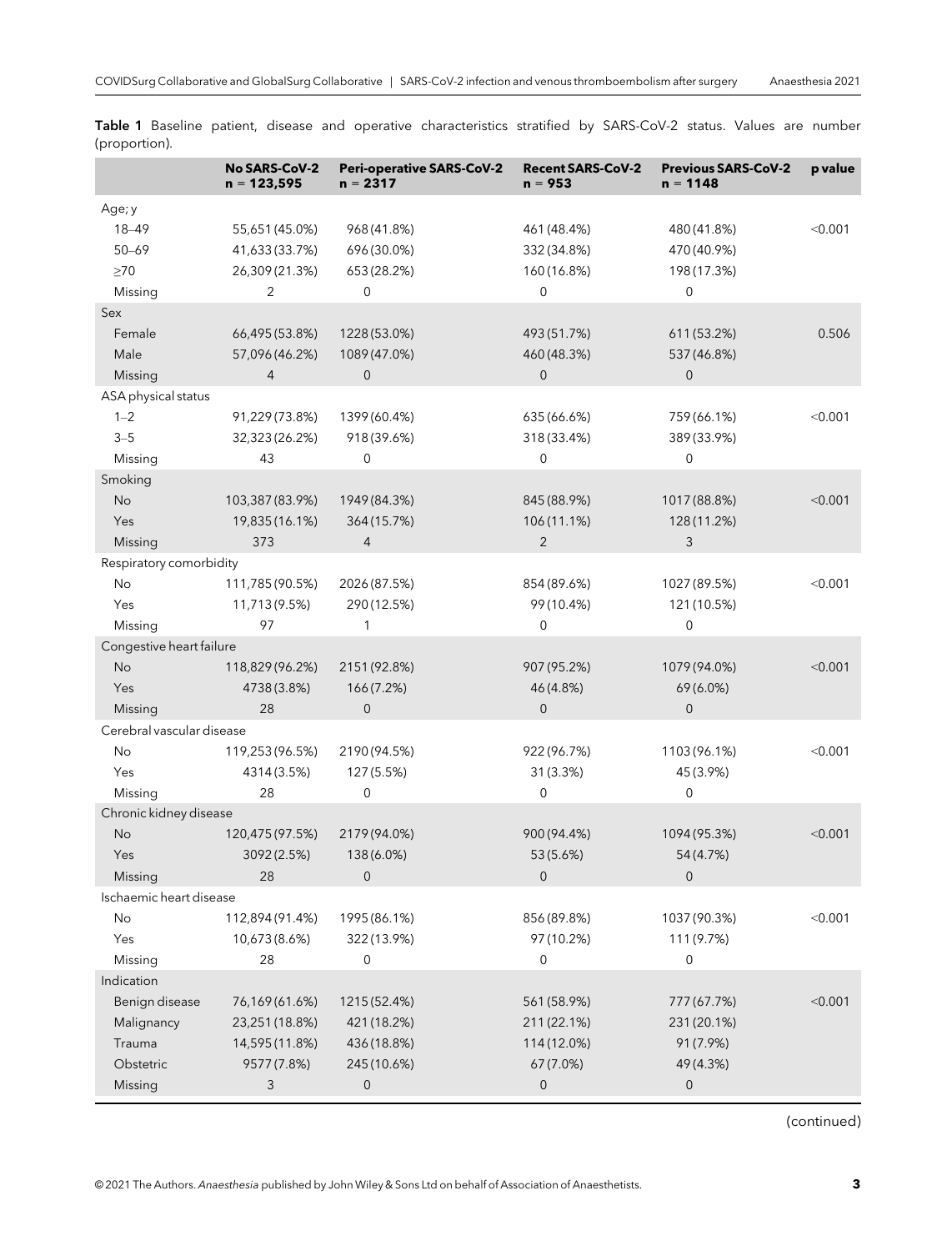|                    | <b>No SARS-CoV-2</b><br>$n = 123,595$ | <b>Peri-operative SARS-CoV-2</b><br>$n = 2317$ | <b>Recent SARS-CoV-2</b><br>$n = 953$ | <b>Previous SARS-CoV-2</b><br>$n = 1148$ | p value |
|--------------------|---------------------------------------|------------------------------------------------|---------------------------------------|------------------------------------------|---------|
| Grade of surgery   |                                       |                                                |                                       |                                          |         |
| Minor              | 47,178(38.2%)                         | 695 (30.0%)                                    | 285 (29.9%)                           | 439 (38.2%)                              | < 0.001 |
| Major              | 76,392(61.8%)                         | 1622 (70.0%)                                   | 668 (70.1%)                           | 709 (61.8%)                              |         |
| Missing            | 25                                    | $\mathbf 0$                                    | $\mathbf 0$                           | 0                                        |         |
| Urgency of surgery |                                       |                                                |                                       |                                          |         |
| Elective           | 87,117(70.5%)                         | 965 (41.6%)                                    | 604 (63.4%)                           | 857 (74.7%)                              | < 0.001 |
| Emergency          | 36,471 (29.5%)                        | 1352 (58.4%)                                   | 349 (36.6%)                           | 291 (25.3%)                              |         |
| Missing            | 7                                     | $\mathbf{0}$                                   | $\overline{0}$                        | $\mathbf{0}$                             |         |
| Anaesthesia        |                                       |                                                |                                       |                                          |         |
| Local/regional     | 34,508(27.9%)                         | 707 (30.5%)                                    | 222 (23.3%)                           | 285 (24.8%)                              | < 0.001 |
| General            | 89,035 (72.1%)                        | 1609 (69.5%)                                   | 731 (76.7%)                           | 863 (75.2%)                              |         |
| Missing            | 52                                    |                                                | $\Omega$                              | 0                                        |         |
| Country income     |                                       |                                                |                                       |                                          |         |
| High               | 20,624 (66.9%)                        | 399 (55.3%)                                    | 242 (38.4%)                           | 121 (58.8%)                              | < 0.001 |
| Upper middle       | 20,238 (16.4%)                        | 636(27.4%)                                     | 345 (36.2%)                           | 352 (30.7%)                              |         |
| Low middle/low     | 82,733 (16.7%)                        | 1282 (17.2%)                                   | 366 (25.4%)                           | 675 (10.5%)                              |         |
| Missing            | 0                                     | 0                                              | $\Omega$                              | $\Omega$                                 |         |

#### Table 1 (continued)

SARS-CoV-2 in relation to the day of surgery was collected as a categorical variable and further collapsed into one of the following groups for analysis: no SARS-CoV-2; perioperative SARS-CoV-2 (diagnosed 7 days before to 30 days after surgery); recent SARS-CoV-2 (diagnosed 1–6 weeks before surgery); or previous SARS-CoV-2 (diagnosed ≥7 weeks before surgery). Data were also collected on the presence or absence of respiratory or non-respiratory SARS-CoV-2 symptoms if patients had a pre-operative SARS-CoV-2 diagnosis. These were analysed as a combined group of patients with asymptomatic infection or those with previous symptoms now resolved, or patients with ongoing symptoms. Symptoms in patients with a postoperative SARS-CoV-2 diagnosis were not analysed as it was not possible to separate these from standard postoperative symptoms.

The primary outcome measure was VTE within 30 days following surgery. Venous thromboembolism was defined as either deep vein thrombosis (DVT) or pulmonary embolism (PE). Deep vein thrombosis was defined as lower limb DVT with or without symptoms that was proven radiologically; and PE was defined as symptomatic PE, radiologically proven or fatal PE discovered at post-mortem or as judged by the clinical team. Secondary outcome measures were postoperative pneumonia and mortality within 30 days of surgery. Full study definitions can be found in online Supporting Information Appendix S2.

Patients with data missing on VTE or SARS-CoV-2 status and patients aged <18 y were included in the analysis. The Chi-square test of independence was used to compare groups in terms of categorical data. For the primary outcome of VTE within 30 days of surgery, multivariable logistic regression analysis was used to evaluate the association of SARS-CoV-2 infection and VTE after surgery, which was summarised using OR (95%CI). The model included clinically relevant patient and operative factors in order to adjust for covariates and reduce the risk of confounding (baseline patient characteristics; pre-existing comorbidities; operative factors). Multivariable adjusted sub-group analyses were performed based on the main analysis to define the patients in which SARS-CoV-2 infection was associated with additional risk of postoperative VTE above the expected baseline risk of that sub-group. This was done in the following four sub-groups: major surgery; minor surgery; elective surgery; and emergency surgery. A multivariable adjusted analysis was also fitted for 30-day mortality as the outcome with VTE as the main explanatory variable, using clinically relevant patient and operative factors for adjustment. Analyses were performed with Stata SE version 16.1, (StataCorp, TX, USA).

#### Results

This analysis included 128,013 patients, from 1630 hospitals across 115 countries. Baseline patient and operative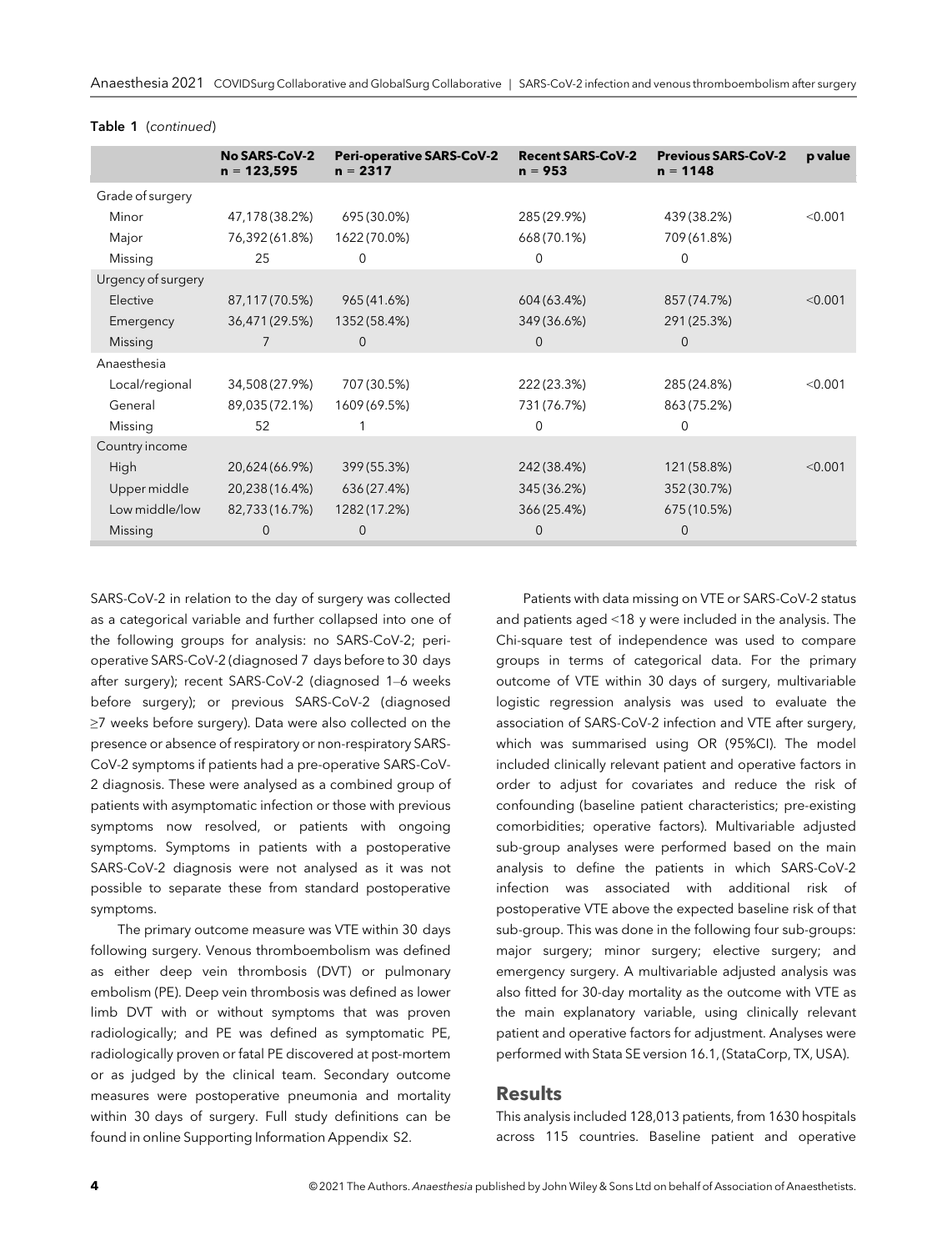

Figure 1 Flow diagram of patients showing venous thromboembolism (VTE), pneumonia, mortality and SARS-CoV-2 infection.

characteristics are shown in Table 1. Of these patients, 59,182 (46.2%) were men; 94,022 (73.5%) were ASA physical status 1–2 and 20,433 (16.0%) were smokers. The total number of patients who had a diagnosis of SARS-CoV-2 infection was 4418 (3.5%). The timing of SARS-CoV-2 diagnosis in relation to the day of surgery was perioperative (7 days before to 30 days after surgery) for 2317 patients (1.8%); recent (1–6 weeks before surgery) for 953 patients (0.7%); and previous (≥7 weeks before surgery) for 1148 patients (0.9%; Fig. 1). Postoperative pneumonia was chosen as the best fitting variable to represent more severe SARS-CoV-2 infection. Proportionally, pneumonia occurred most frequently in patients with peri-operative SARS-CoV-2 (497 patients, 21.5%), followed by recent SARS-CoV-2 patients (73, 7.7%). Patients with previous SARS-CoV-2 (19, 1.7%) and no SARS-CoV-2 diagnosis (2083, 1.7%) had the same risk for postoperative pneumonia (Fig. 1). Compared with patients who did not have SARS-CoV-2 infection, patients with peri-operative SARS-CoV-2 were older (28.2%

vs. 21.3%, p < 0.001), ASA physical status 3–5 (39.6% vs. 26.2%, p < 0.001), underwent emergency surgery more often (58.4% vs. 29.5%,  $p < 0.001$ ) and had a greater comorbid burden (Table 1). This trend was also present when comparing patients without SARS-CoV-2 and those with recent and previous infection (Table 1).

Overall, the rate of postoperative VTE was 0.6% (742/ 128,013). Of these 742 patients, 44.3% (329) had a PE only, 47.5% (352) had a DVT only and 8.2% (61) had both. A full description of the VTE event rates in relation to patient and operative characteristics are reported in Table 2 and details of PE and DVT by specialty can be found in online Supporting Information Table S2. In adjusted analyses, significant predictors of postoperative VTE were perioperative and recent SARS-CoV-2 infection; pneumonia; age >50 y; ASA physical status 3–5; chronic kidney disease; surgery for malignancy or trauma; major surgery; emergency surgery; having a general anaesthetic; and surgery performed in a country of upper-middle, low-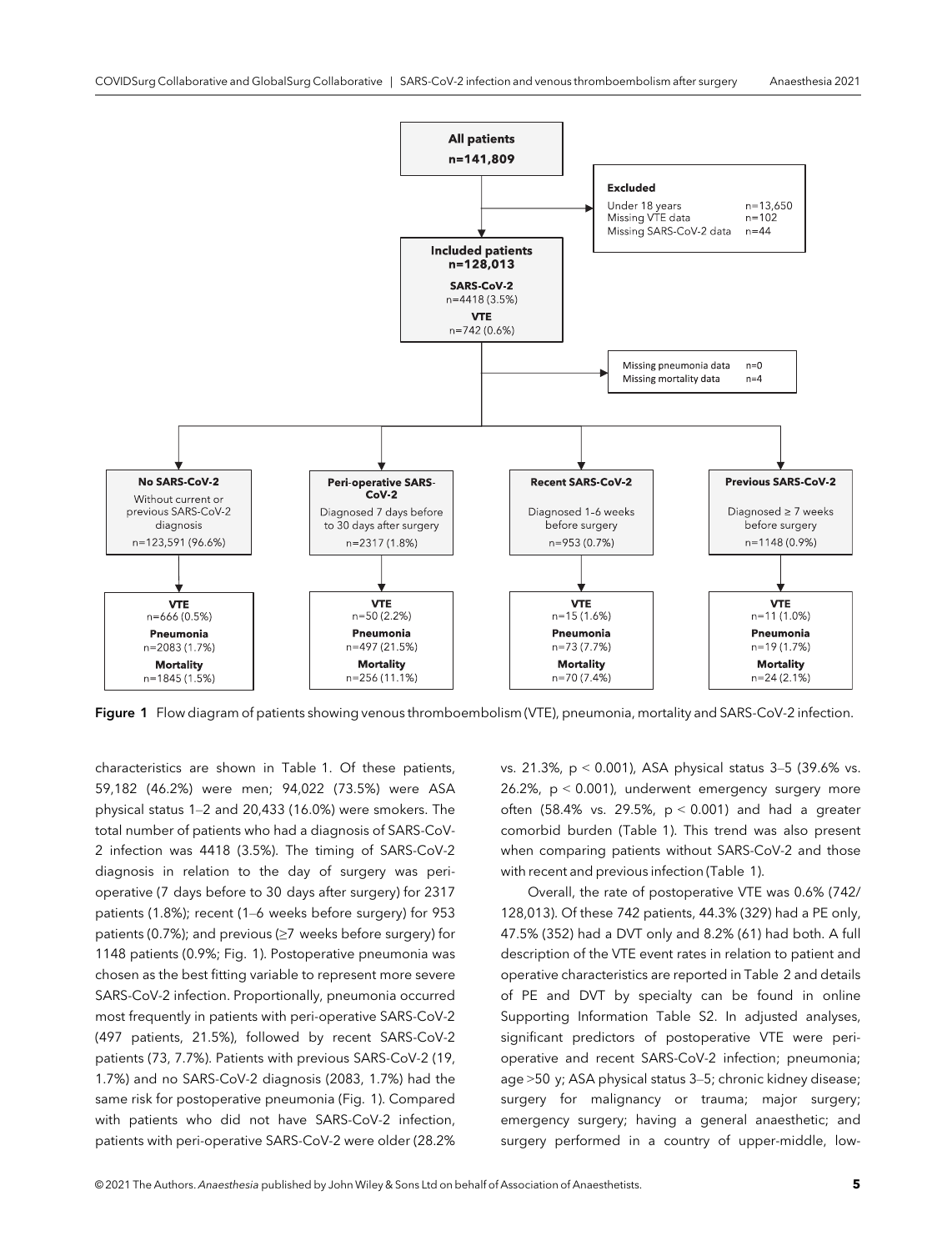No VTE  $n = 127,270$ VTE<br>n = 742 p value Age; y 18–49 57,368 (45.1%) 192 (25.9%) <0.001 50–69 42,852 (33.7%) 279 (37.6%) ≥70 27,049 (21.3%) 271 (36.5%) Missing 2 0 Sex Female 68,447 (53.8%) 380 (51.2%) 0.161 Male 58,820 (46.2%) 362 (48.8%) Missing 4 0 ASA physical status 1–2 93,699 (73.7%) 323 (43.5%) <0.001 3–5 33,529 (26.3%) 419 (56.5%) Missing 43 0 Smoking No 106,582 (84.0%) 616 (83.2%) 0.578 Yes 20,309 (16.0%) 124 (16.8%) Missing 380 2 Respiratory comorbidity No 115,067 (90.5%) 625 (84.2%) <0.001 Yes 12,106 (9.5%) 117 (15.8%) Missing 98 Congestive heart failure No 122,296 (96.1%) 670 (90.3%) <0.001 Yes 4947 (3.9%) 72 (9.7%) Missing 28 0 Cerebral vascular disease No 122,786 (96.5%) 682 (91.9%) <0.001 Yes 4457 (3.5%) 60 (8.1%) Missing 28 0 Chronic kidney disease No 123,962 (97.4%) 686 (92.5%) <0.001 Yes 3281 (2.6%) 56 (7.5%) Missing 28 0 Ischaemic heart disease No 116,174 (91.3%) 608 (81.9%) < 0.001 Yes 11069 (8.7%) 134 (18.1%) Missing 28 Indication Benign disease 78,373 (61.6%) 349 (47.0%) <0.001 Malignancy 23,915 (18.8%) 199 (26.8%) Trauma 15,066 (11.8%) 170 (22.9%) Obstetric 9914 (7.8%) 24 (3.2%) Missing 3

(continued)

Table 2 (continued)

|                    | <b>No VTE</b><br>n = 127,270 | <b>VTE</b><br>$n = 742$ | p value |
|--------------------|------------------------------|-------------------------|---------|
| Grade of surgery   |                              |                         |         |
| Minor              | 48,465 (38.1%)               | 132 (17.8%)             | < 0.001 |
| Major              | 78,781 (61.9%)               | 610 (82.2%)             |         |
| Missing            | 25                           |                         |         |
| Urgency of surgery |                              |                         |         |
| <b>Flective</b>    | 89,192(70.1%)                | 351 (47.3%)             | < 0.001 |
| Emergency          | 38072(29.9%)                 | 391 (52.7%)             |         |
| Missing            | 7                            |                         |         |
| Anaesthesia        |                              |                         |         |
| Regional/local     | 35,597 (28.0%)               | 125 (16.8%)             | < 0.001 |
| General            | 91,650(72.0%)                | 617 (83.2%)             |         |
| Missing            | 53                           |                         |         |
| Country income     |                              |                         |         |
| High               | 84,572 (66.4%)               | 484 (65.2%)             | 0.268   |
| Upper middle       | 21,453 (16.9%)               | 118 (15.9%)             |         |
| Low middle/low     | 21,246(16.7%)                | 140 (18.9%)             |         |
| Missing            | U                            |                         |         |

middle or low income (Fig. 2, detailed in online Supporting Information Table S3). Pneumonia was strongly associated with postoperative VTE, and obstetric procedures had a lower rate of VTE when compared with benign (nonobstetric, non-cancer) surgery (Fig. 2).

When compared against the main adjusted analysis of all patients (Fig. 2), sub-group analysis of elective surgery patients only demonstrated a stronger association between peri-operative and recent SARS-CoV-2 infection and VTE; this effect was diminished in patients having emergency surgery (Fig. 3). Sub-group analysis in major surgery demonstrated similar risk of postoperative VTE to the main analysis in patients with peri-operative, recent or previous SARS-CoV-2 infection, although there was no significant effect in patients who had minor surgery (Fig. 3).

In patients with pre-operative SARS-CoV-2 infection, the presence of ongoing SARS-CoV-2 symptoms was associated with increased incidence of VTE when compared with patients without ongoing symptoms (Fig. 4). Ongoing symptoms were associated with an overall 4.6% (17/406) rate of postoperative VTE vs. 0.8% (21/2547) in patients who were asymptomatic or whose symptoms had resolved. This effect persisted even after stratifying patients by timing of SARS-CoV-2 diagnosis (Fig. 4) and was observed even in symptomatic patients with a SARS-CoV-2 diagnosis

Table 2 Unadjusted venous thromboembolism (VTE) rates by patient, disease and operative factors. Values are number (proportion).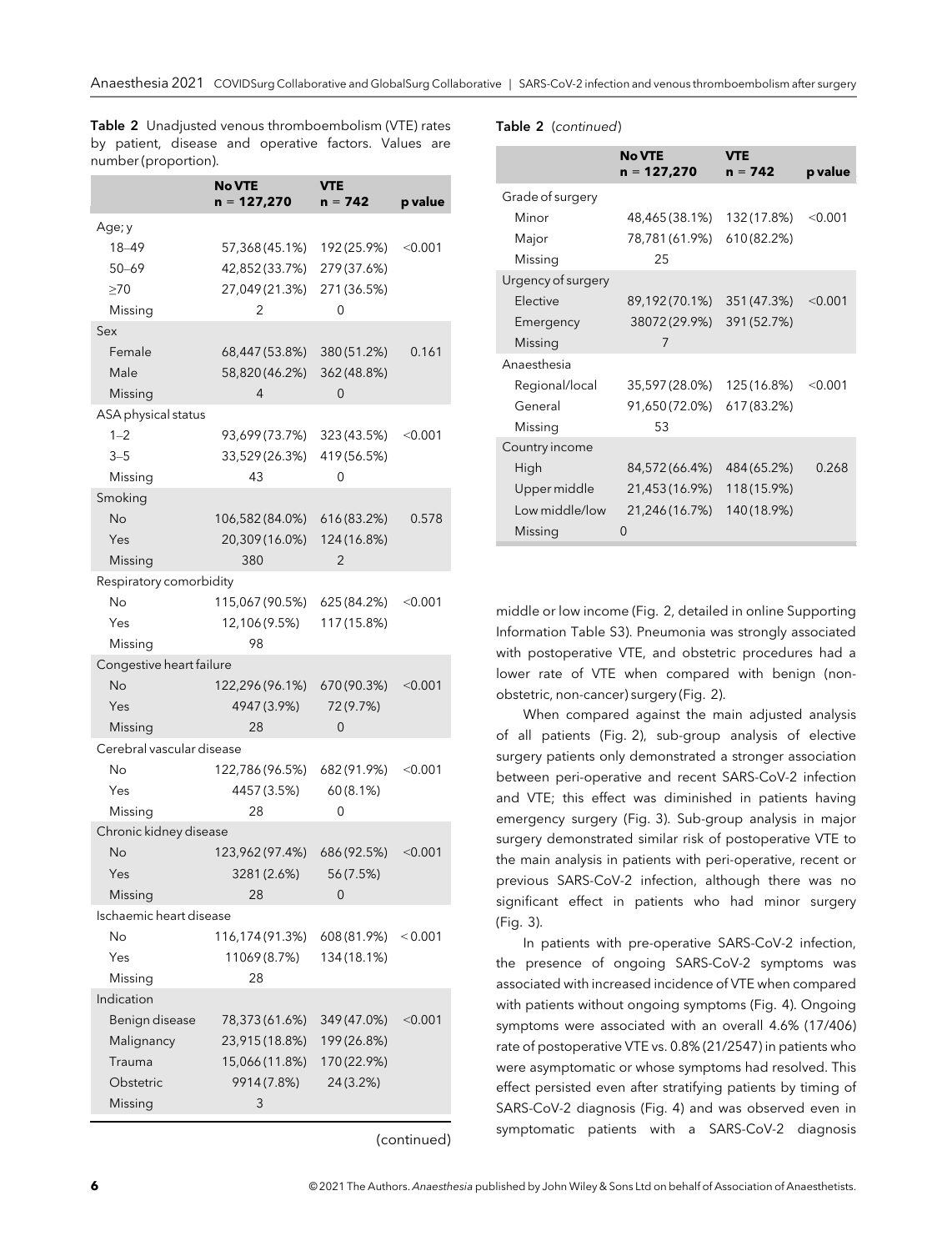≥7 weeks before surgery (5.7% in symptomatic patients vs. 0.7% in asymptomatic or resolved patients).

Overall, the rate of 30-day postoperative mortality was 1.7% (2195/128,009). When this was stratified by SARS-CoV-2 infection and postoperative VTE, unadjusted analyses demonstrated an incremental increase in mortality rates with SARS-CoV-2 infection and VTE (Table 3). In adjusted analyses, VTE was independently and strongly associated (OR 5.4 (95%CI 4.4–6.8)) with 30-day mortality (Table 4).

#### **Discussion**

This planned sub-study found that SARS-CoV-2 infection was independently associated with an increased incidence



Figure 2 Forest plot of adjusted regression model for factors associated with venous thromboembolism. Figures show the reference value (Ref) and OR (95%CI) for the levels of each variable.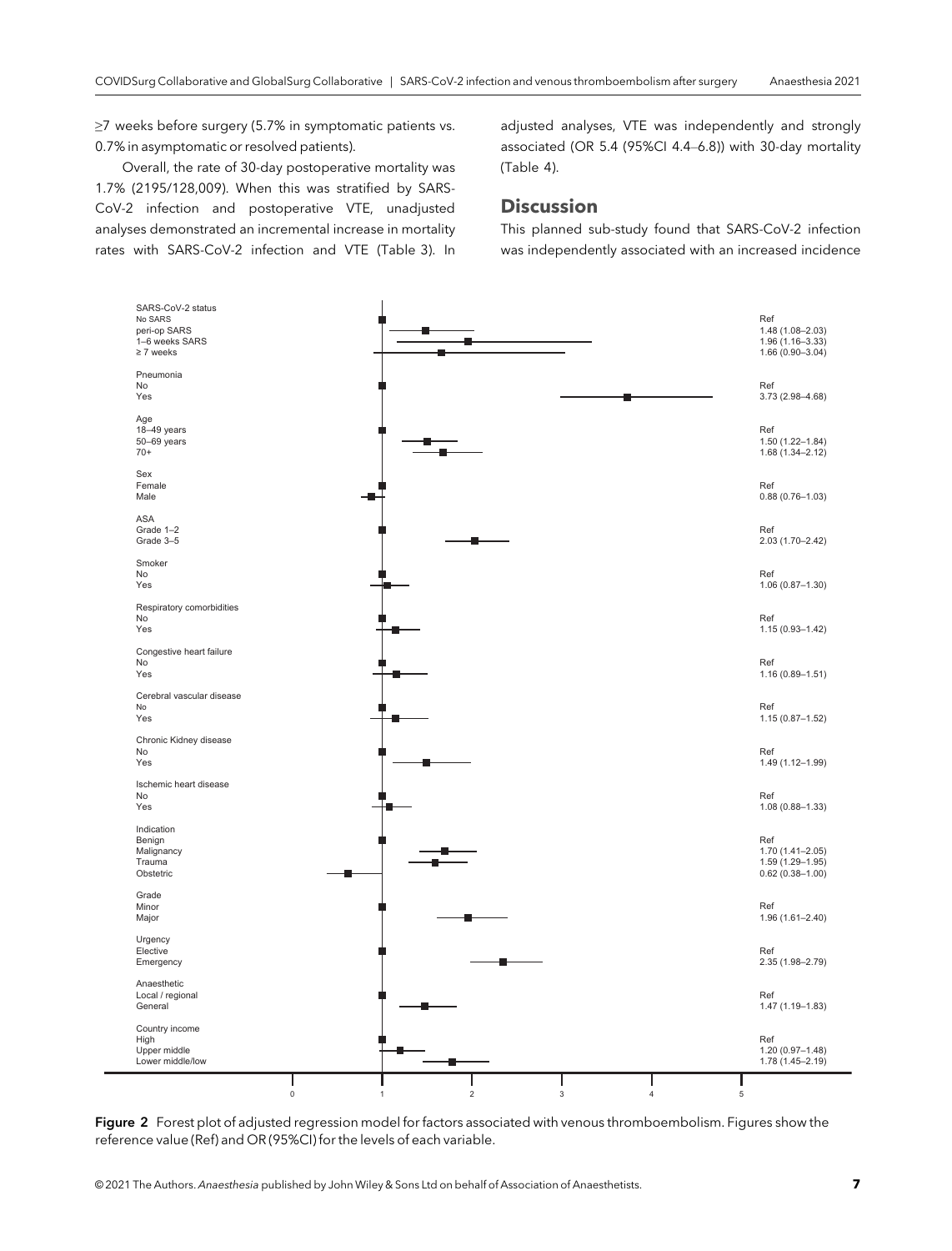of postoperative VTE in patients with peri-operative and recent SARS-CoV-2 infection. In patients with pre-operative SARS-CoV-2, ongoing symptoms were associated with an increased rate of postoperative VTE, irrespective of how long before surgery the diagnosis was made. Pneumonia was strongly associated with postoperative VTE, possibly due to a combination of SARS-CoV-2-induced pneumonitis and a more difficult postoperative period involving infection, increased disease burden and greater immobility. Mortality was highest in patients with SARS-CoV-2 infection and VTE, and in adjusted analyses, SARS-CoV-2 and VTE were both independently associated with 30-day mortality. However, these results were limited by a lack of information on pre-operative anticoagulant use and postoperative VTE prophylactic regimens.

Overall, emergency surgery patients have a higher rate of postoperative VTE. However, sub-group analysis demonstrated that in elective patients, there was a greater additional VTE risk in patients with SARS-CoV-2 when compared with patients with no SARS-CoV-2. This additional risk was not as pronounced in emergency surgery patients. Without data on any differences in the VTE prophylaxis and anticoagulation regimes between the elective and emergency surgery patients, no firm conclusions can be drawn. However, it is possible that this could be a consequence of the greater number of VTE riskfactors associated with emergency surgery, resulting in any additional risk from SARS-CoV-2 infection having less of an impact on the overall risk of postoperative VTE. This translates into a disproportionately increased risk in patients



Figure 3 Adjusted sub-group analysis for venous thromboembolism in (A) elective and emergency patients and (B) major and minor surgery patients. Sub-group analyses are adjusted for the following variables: pneumonia; age; sex; ASA physical status; smoker; respiratory comorbidities; congestive heart failure; cerebral vascular disease; chronic kidney disease; ischaemic heart disease; indication; grade; urgency; anaesthesia; and country income. Full details can be found in online Supporting Information Tables S4 to S7. Figures show the reference value (Ref) and OR (95%CI) for the levels of each variable.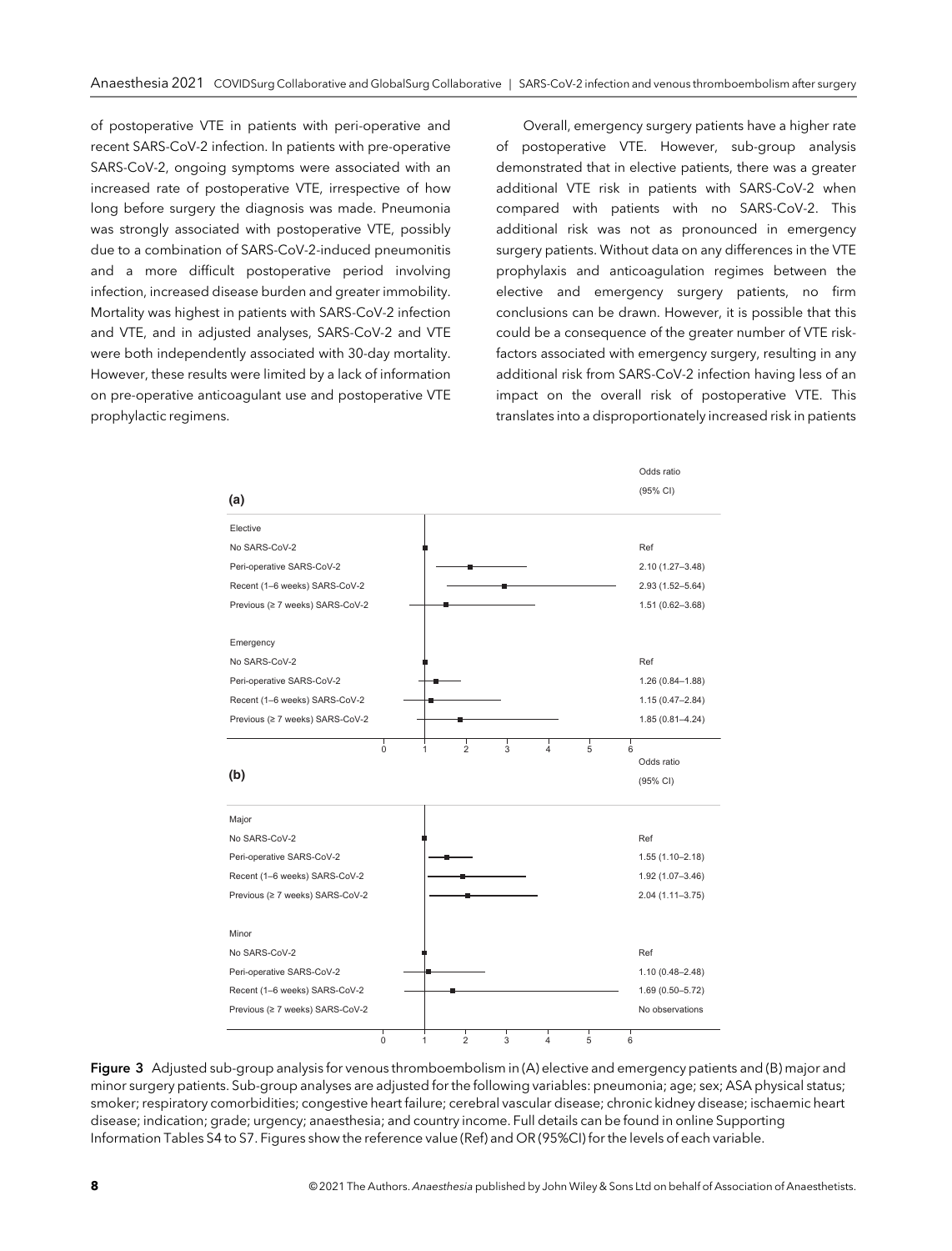

Figure 4 Venous thromboembolism (VTE) and 30-day mortality in patients with pre-operative SARS-CoV-2 by presence or absence of COVID-19 symptoms.

Table 3 Rate of 30-day mortality stratified by SARS-CoV-2 and venous thromboembolism (VTE) status. Values are fraction (proportion)

|                           | <b>No VTE</b> |       | <b>VTE</b> |       | p value |
|---------------------------|---------------|-------|------------|-------|---------|
| All patients              | 2047/127,271  | 1.6%  | 148/742    | 20.0% | < 0.001 |
| No SARS-CoV-2 infection   | 1728/122,929  | 1.4%  | 117/666    | 17.6% | < 0.001 |
| Any SARS-CoV-2 infection  | 319/4342      | 7.4%  | 31/76      | 40.8% | < 0.001 |
| Peri-operative SARS-CoV-2 | 236/2267      | 10.4% | 20/50      | 40.0% | < 0.001 |
| Recent SARS-CoV-2         | 60/938        | 6.4%  | 10/15      | 66.7% | < 0.001 |
| Previous SARS-CoV-2       | 23/1137       | 2.0%  | 1/11       | 9.1%  | 0.103   |

undergoing elective surgery. Sub-group analysis also demonstrated greater additional risk in patients undergoing major surgery. This is most likely due to the smaller proportion of patients with peri-operative SARS-CoV-2 infection having minor elective surgery during the ongoing pandemic. Overall, minor surgery patients were exposed to fewer of the risk-factors for VTE, and baseline VTE rate was low. Concurrent SARS-CoV-2 infection was not associated with a significant increase in additional risk.

There have been numerous studies describing the elevated rates of VTE in medical patients who are hospitalised with COVID-19 on the ward or in the ICU, and results are pending for a number of ongoing randomised controlled trials investigating VTE prophylaxis and therapeutic protocols. To date, some studies describe increased bleeding risk with therapeutic (high) dosing of pharmacological VTE prophylaxis [10], and interim analyses of several randomised controlled trials report unfavourable outcomes with therapeutic pharmacological prophylaxis in patients with severe COVID-19 (i.e. admitted to ICU).

However, improved outcomes and a reduced requirement for organ support has been seen in patients with moderate severity of COVID-19 (i.e. hospitalised) who receive therapeutic anticoagulation [15]. This highlights the challenge of anticoagulating patients with COVID-19, which is likely to be even more complex in patients having surgery, although our results suggest that anticoagulation in patients with previous, recent or peri-operative SARS-CoV-2 infection may be an important consideration.

Surgical patients represent a uniquely different cohort. Unlike medical patients, the primary reason for hospital admission for surgical patients is rarely due to COVID-19, and other co-existing primary pathology requiring surgical intervention is also present. Surgical patients undergo an operative procedure which artificially produces a wound that increases the risk of intra-operative and postoperative bleeding and sets in motion a cascade of inflammatory responses known to alter haemodynamics and coagulation. Paired with this, surgical patients often experience a period of reduced mobility immediately before, during and after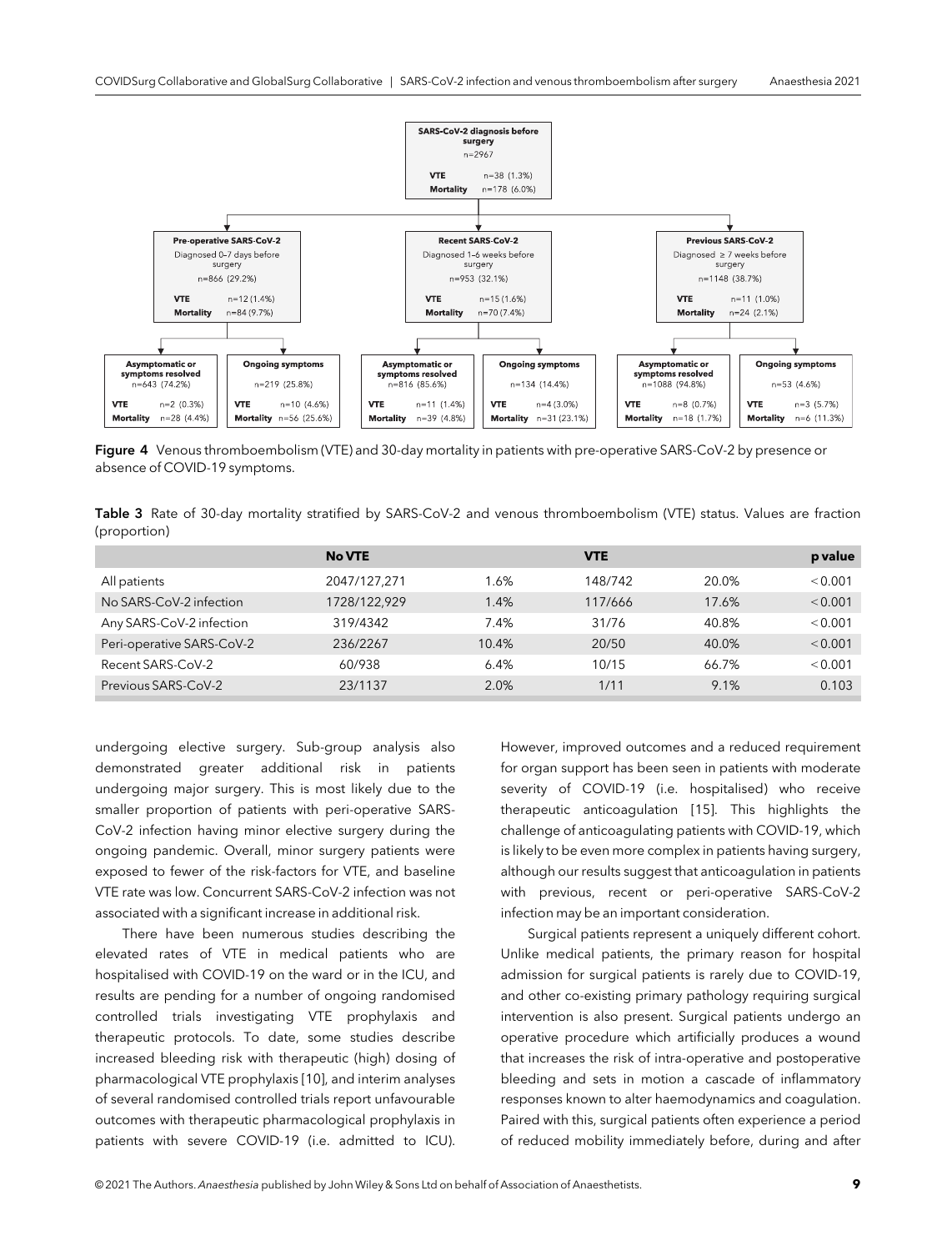|                           | <b>Mortality</b>    | OR(95%CI)           | p value |
|---------------------------|---------------------|---------------------|---------|
| VTE status                |                     |                     |         |
| No VTE                    | 2047/127,267(1.6%)  |                     |         |
| <b>VTE</b>                | 594/742 (20.0%)     | $5.42(4.36 - 6.75)$ | < 0.001 |
| SARS-CoV-2 status         |                     |                     |         |
| No SARS-CoV-2             | 1845/123,591 (1.5%) |                     |         |
| Peri-operative SARS-CoV-2 | 256/2317 (11.1%)    | $2.38(2.00 - 2.82)$ | < 0.001 |
| Recent SARS-CoV-2         | 70/953 (7.4%)       | $2.78(2.09 - 3.71)$ | < 0.001 |
| Previous SARS-CoV-2       | 24/1148 (2.1%)      | $1.13(0.72 - 1.76)$ | 0.597   |
| Pneumonia                 |                     |                     |         |
| No                        | 1666/125,337(1.3%)  |                     |         |
| Yes                       | 529/2672 (19.8%)    | $5.28(4.65 - 6.00)$ | < 0.001 |
| Age; y                    |                     |                     |         |
| 18-49                     | 429/57,557 (0.8%)   |                     |         |
| $50 - 69$                 | 757/43,130 (1.8%)   | $1.62(1.41 - 1.86)$ | < 0.001 |
| $\geq 70$                 | 1009/27,320(3.7%)   | $2.67(2.31 - 3.10)$ | < 0.001 |
| Sex                       |                     |                     |         |
| Female                    | 956/68,825 (1.4%)   |                     |         |
| Male                      | 1239/59,180(2.1%)   | $1.06(0.96 - 1.16)$ | 0.269   |
| ASA physical status       |                     |                     |         |
| $1 - 2$                   | 543/94,020 (0.6%)   |                     |         |
| $3 - 5$                   | 1651/33,946 (4.9%)  | $4.32(3.84 - 4.86)$ | < 0.001 |
| Smoking                   |                     |                     |         |
| No                        | 1796/105,399(1.7%)  |                     |         |
| Yes                       | 387/20,045 (1.9%)   | $1.16(1.02 - 1.32)$ | 0.021   |
| Respiratory comorbidities |                     |                     |         |
| <b>No</b>                 | 1843/115,688(1.6%)  |                     |         |
| Yes                       | 349/12,223 (2.9%)   | $0.95(0.83 - 1.08)$ | 0.410   |
| Congestive heart failure  |                     |                     |         |
| No                        | 1859/122,962(1.5%)  |                     |         |
| Yes                       | 336/5019 (6.7%)     | $1.54(1.34 - 1.78)$ | < 0.001 |
| Cerebral vascular disease |                     |                     |         |
| No                        | 1940/123,465 (1.6%) |                     |         |
| Yes                       | 255/4516 (5.7%)     | $1.37(1.18 - 1.60)$ | < 0.001 |
| Chronic kidney disease    |                     |                     |         |
| No                        | 1884/124,644 (1.5%) |                     |         |
| Yes                       | 311/3337 (9.3%)     | 2.32 (2.00-2.69)    | < 0.001 |
| Ischaemic heart disease   |                     |                     |         |
| <b>No</b>                 | 1677/116,778 (1.4%) |                     |         |
| Yes                       | 518/11,203 (4.6%)   | $1.01(0.90 - 1.14)$ | 0.842   |
| Indication                |                     |                     |         |
| Benign                    | 1174/78,720 (1.5%)  |                     |         |
| Malignancy                | 569/24,112(2.4%)    | $1.90(1.68 - 2.14)$ | < 0.001 |
| Trauma                    | 413/15,236 (2.7%)   | $0.91(0.80 - 1.04)$ | 0.160   |
| Obstetric                 | 39/9938 (0.4%)      | $0.39(0.27 - 0.55)$ | < 0.001 |

Table 4 Adjusted regression model for predictors for 30-day mortality. Values are fraction (proportion) or OR (95%CI)

(continued)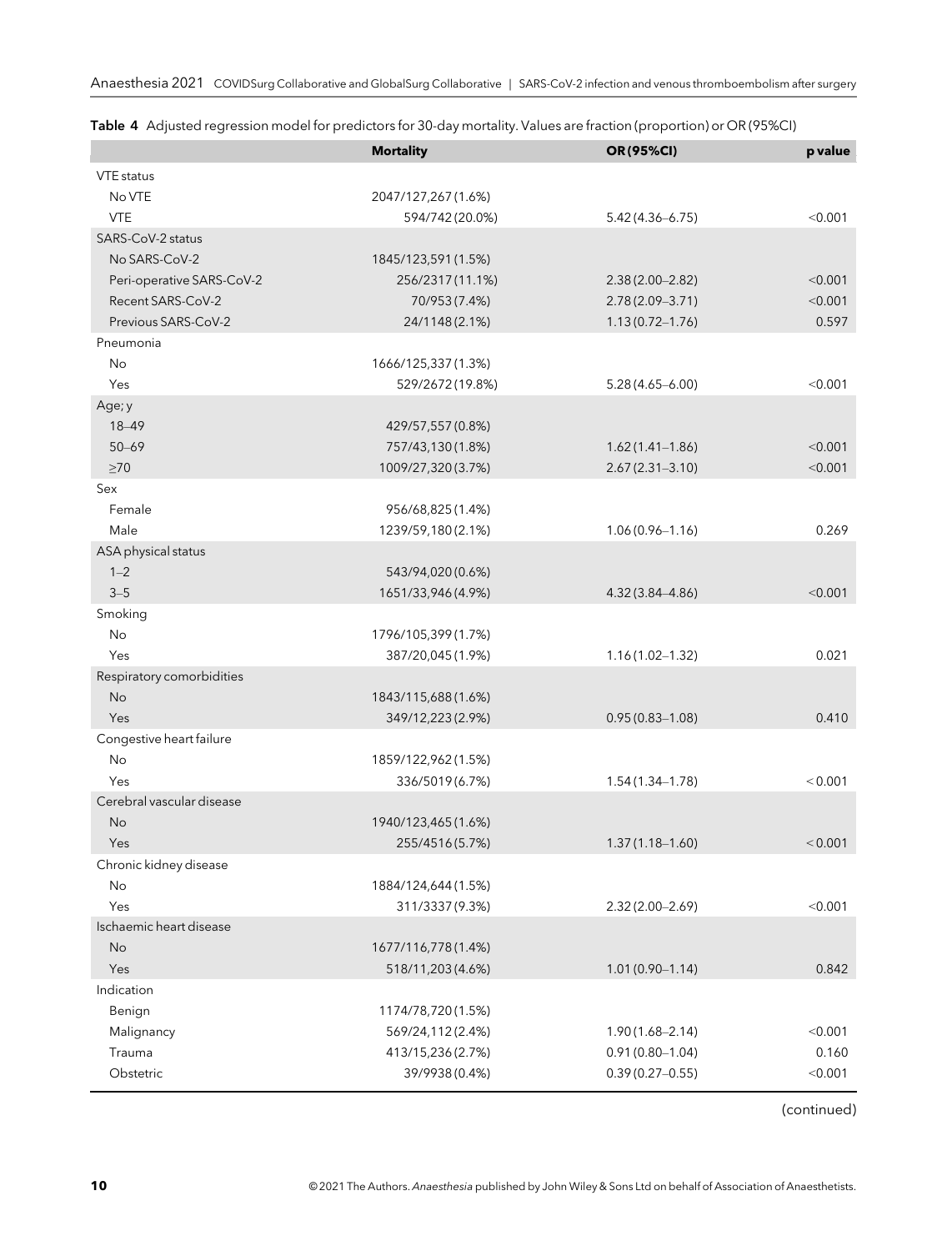#### Table 4 (continued)

|                    | <b>Mortality</b>   | OR (95%CI)          | p value |
|--------------------|--------------------|---------------------|---------|
| Grade of surgery   |                    |                     |         |
| Minor              | 388/48,596 (0.8%)  |                     |         |
| Major              | 1807/79,388 (2.3%) | $1.80(1.59 - 2.03)$ | < 0.001 |
| Urgency of surgery |                    |                     |         |
| Elective           | 666/89,540 (0.7%)  |                     |         |
| Emergency          | 1535/38,462 (4.0%) | $5.62(5.03 - 6.27)$ | < 0.001 |
| Anaesthetic        |                    |                     |         |
| Local/regional     | 306/35,721 (0.9%)  |                     |         |
| General            | 1888/92,235 (2.1%) | $1.90(1.65 - 2.18)$ | < 0.001 |
| Country income     |                    |                     |         |
| High               | 1196/85,055 (1.4%) |                     |         |
| Upper middle       | 463/21,569 (2.2%)  | $2.43(2.15 - 2.75)$ | < 0.001 |
| Lower middle/low   | 536/21,385 (2.5%)  | $4.73(4.17 - 5.37)$ | < 0.001 |

VTE, venous thromboembolism.

Peri-operative SARS-CoV-2, 7 days before to 30 days after surgery; recent SARS-CoV-2, 1–6 weeks before surgery; previous SARS-CoV- $2, \geq 7$  weeks before surgery.

their operation, even for the young and normally fit and healthy. Furthermore, elective surgical patients are a group that can have a planned hospital admission, often following a period of self-isolation with reduced mobility, and many of these patients will have peri-operative mechanical ventilation. These differences in patient physiology and exposure signify a need to define VTE risk specifically in surgical patients, not only to provide a baseline understanding of peri-operative risk in the setting of COVID-19, but also to work towards constructing future VTE regimens specifically suited to surgical patients with active or prior SARS-CoV-2 infection.

This study has several limitations. First, information on postoperative VTE prophylaxis regimens (mechanical and pharmacological) and pre-existing anticoagulation for specific patient comorbidities associated with prophylaxis (e.g. atrial fibrillation) were not collected as part of this study. During the period of study (October 2020), patients with known SARS-CoV-2 infection might have already empirically received enhanced VTE prophylaxis based on earlier reports associating COVID-19 and an increased risk of VTE. The present study data report outcomes from VTE care and prophylaxis which were deemed acceptable and appropriate for each individual patient in participating departments from each country at the time of the study. Any additional risk could be interpreted as risk above prevailing VTE protocols and practice. Second, this study did not include patients who had an asymptomatic VTE diagnosed as a result of screening. Though there are reports of VTE screening being carried out in high-risk patient groups, the

clinical relevance of asymptomatic, distal DVT is uncertain and could lead to overdiagnosis and skewed results [1]. Venous thromboembolism diagnoses made in this study were likely due to symptomatic presentation or a high index of clinical suspicion leading to radiological confirmation, and we believe that the incidence of VTE in this study is representative of the true, clinically relevant figure. Third, the rate of SARS-CoV-2 infection in October of 2020 and the overall incidence of VTE in surgical patients were both relatively low. Despite the large number of patients in this study, some sub-group analyses have resulted in small patient samples, and these should be interpreted with caution. Finally, there exists the possibility that some patients who had SARS-CoV-2 infection never attained a formal diagnosis and were therefore classified as no SARS-CoV-2. This most likely occurred in patients with asymptomatic infection. This study reported a high proportion of patients with asymptomatic infection which provides some reassurance that these cases were appropriately counted. While asymptomatic patients could have been misclassified as no SARS-CoV-2, this misclassification would have resulted in an underestimation of the overall difference in VTE between groups, and our estimate could be considered conservative.

Despite this study's limitations, recent and perioperative SARS-CoV-2 infection may be an independent risk-factor for postoperative VTE, and increased awareness and surveillance should be considered. At a minimum, we suggest close adherence to routine standard VTE prophylaxis for surgical patients, including the use of